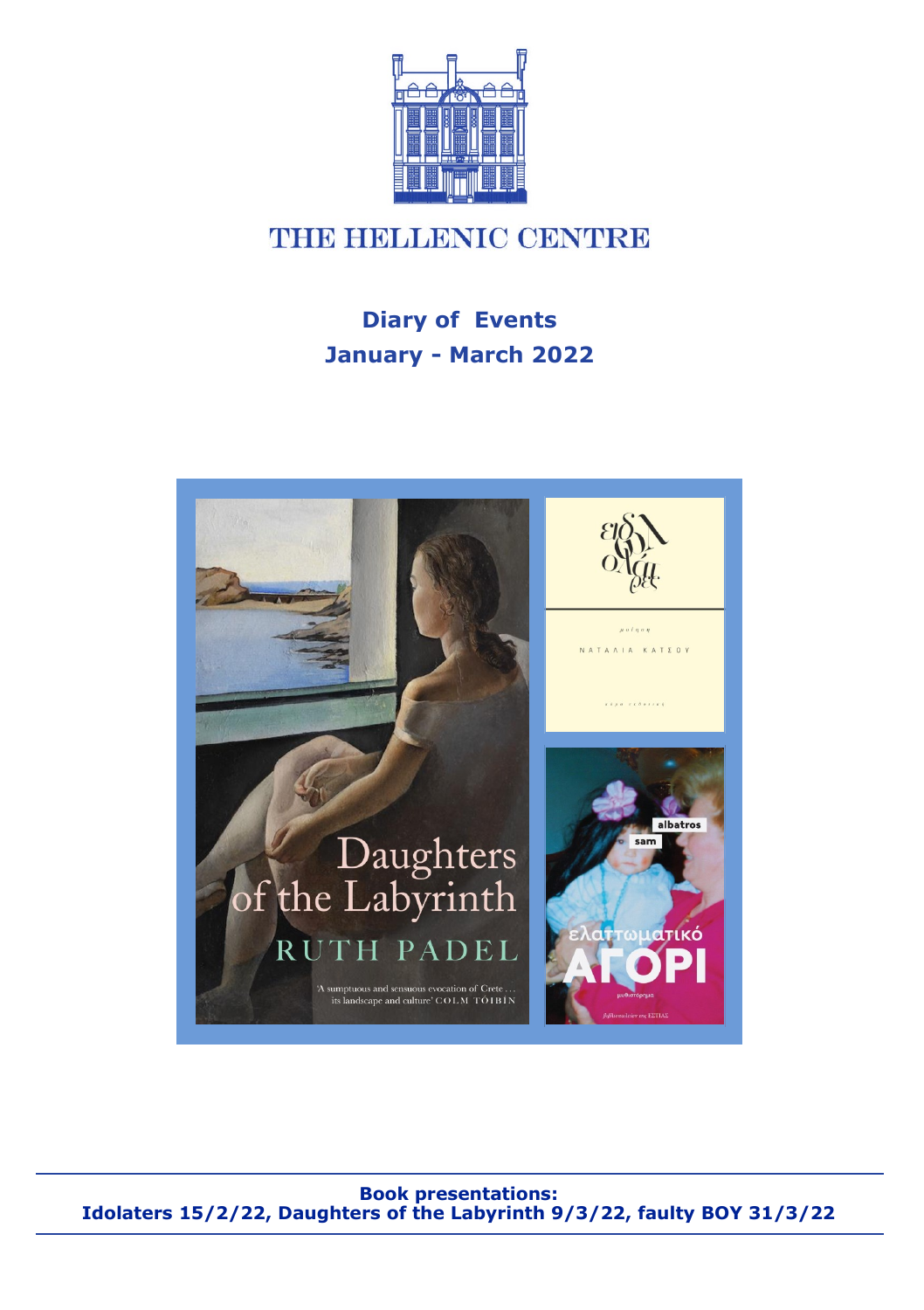## **THE HELLENIC CENTRE**



**Director**  Agatha Kalisperas

#### **Membership & Fund Development Officer**  Maria Kalli

## **Language Courses & Cultural Events**

**Manager**  Evangelia Roussou

**Event Sales & Business Development Manager** Kay Stavrinou

**Operations & Events Manager**  Christina Vagioti

**Marketing & Social Media Officer** Grace Harrison Ronge

### **Office Opening Hours**

Monday-Friday 9.30am-5.30pm

16-18 Paddington Street Marylebone, London W1U 5AS

> T: 020 7487 5060 E: info@helleniccentre.org www.helleniccentre.org

### **Follow us on**

ø

@TheHellenicCentreLondon

[@hellenicentre](https://twitter.com/hellenicentre)

[helleniccentre\\_w1](https://www.instagram.com/helleniccentre_w1/)

### **MEMBERSHIP**

The Hellenic Centre relies on its membership to ensure its future. Become a Member, Support Culture, Support the Hellenic Centre. For events **organised** by the Hellenic Centre, priority is given to our members. Information on 020 7563 9833 or at [membership@helleniccentre.org.](mailto:maria@helleniccentre.org)

#### **GREEK LANGUAGE ONLINE COURSES** Winter Term: **24 January** to **8 April 2022**

Day and evening courses for groups and individuals taught by experienced, qualified tutors. Reasonable fees and a rich cultural programme to complement learning. Information on 020 7563 9831 or at [greekcourses@helleniccentre.org.](mailto:greekcourses@helleniccentre.org)

### **VENUE HIRE**

Our stunning venue is available for both corporate and private hire all year round. From concerts to conferences, weddings and fashion shows our professional experienced events team is available to help you plan your perfect event. Information on 020 7563 9834 or at [bookings@helleniccentre.org.](mailto:bookings@helleniccentre.org)

### **FRIENDS ROOM EXHIBITIONS**

Εxhibitions by Greek and Greek Cypriot artists or foreign artists whose work is inspired by a Hellenic theme. Information on 020 7563 9836 or at [christina@helleniccentre.org.](mailto:christina@helleniccentre.org)

### **CATERING FACILITIES**

Catering arrangements for cultural & corporate events. Information on 020 7563 9836 or at [christina@helleniccentre.org.](mailto:christina@helleniccentre.org)

**MARKETING & SOCIAL MEDIA** on 020 7563 9832 or at marketing@helleniccentre.org.

**GENERAL ENQUIRIES** on 020 7487 5060 or at info@helleniccentre.org.

### **DONATIONS TO THE HELLENIC CENTRE**

**Please make a donation -** Every single pound makes a tangible difference. Your support will sustain us into the future and enable us to continue providing high quality cultural, educational and fun events for a diverse audience.

Online donations at **[www.don8.to/HELC001](http://www.don8.to/HELC001)**. For a £5 donation text **HELC001** to **70970** 

**Access** to the Hellenic Centre is via steps; a stair climber is available but must be booked in advance; a lift provides access to all floors, except the third floor

Information given in the Hellenic Centre Diary of Events was correct at the time of printing; detailed listings on all Hellenic Centre events at **www.helleniccentre.org**.

**Hellenic Community Trust a Company limited by guarantee, Charity Reg. No. 101036 Registered Office: 9.17, Capital Tower, 91 Waterloo Road, London SE1 8RT- Reg. in England No. 2643543**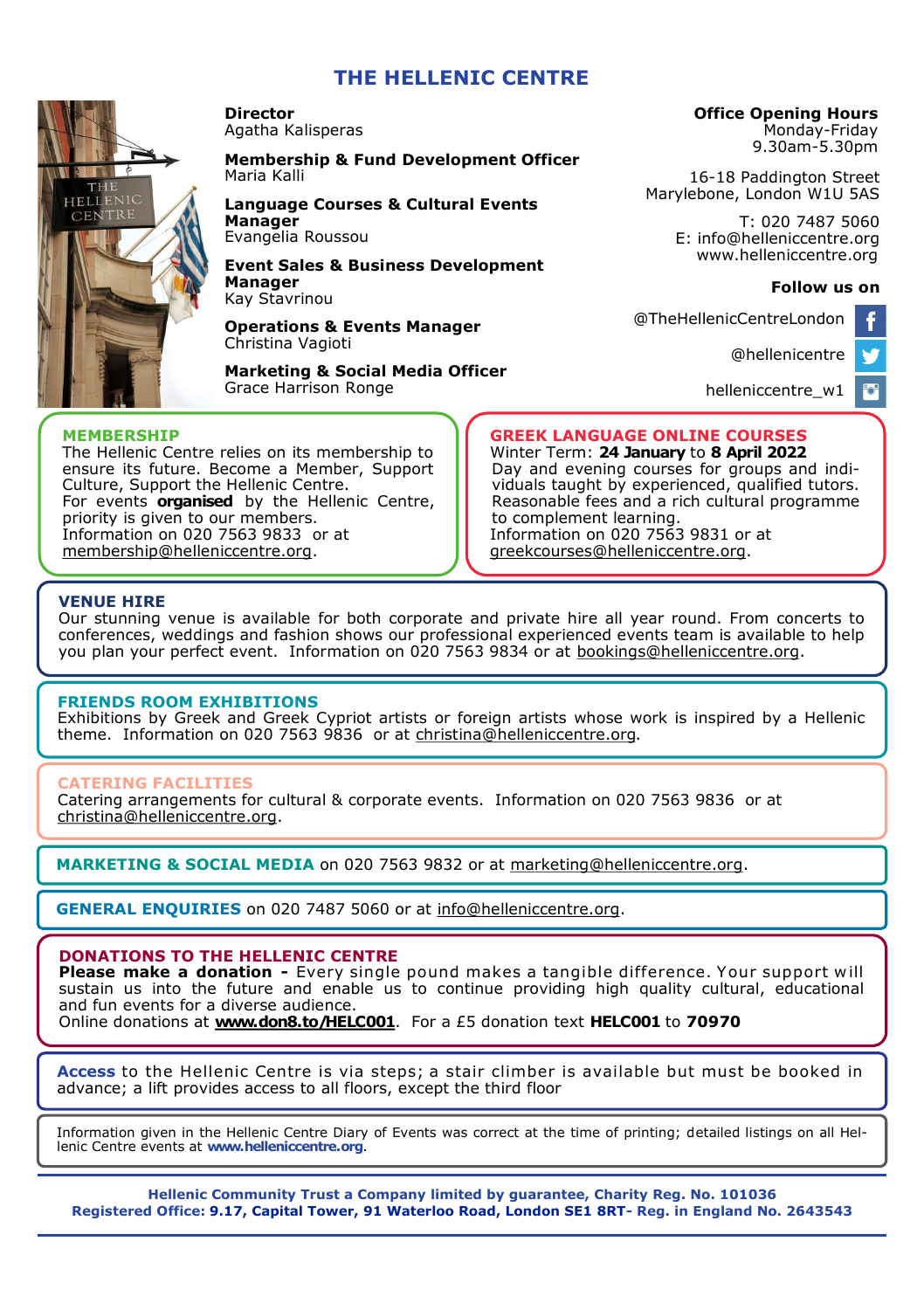## **JANUARY**

### From October 2021 to March 2022 - The Hellenic Centre

**1821 Visions of Freedom: The Hand of Zographos, The Mind of Makriyannis, The Zeal of Gennadius** An exhibition about the Greek W ar of I ndependence. Further information and visiting hours: www.helleniccentre.org. Sponsored by the A G Leventis Foundation. **Organised by the Hellenic Centre under the aegis of the Greece 2021 Committee.** 

## Friday 14 January, 7pm - The Hellenic Centre **CANCELLED**

**Vasilopitta** Greek Celebration for the New Year organised by Lykion ton Hellinidon London. Entry by invitation. Further information: [enquiries@lykiontonhellinidon.co.uk](mailto:enquiries@lykiontonhellinidon.co.uk) or 020 8343 1353.

Saturday 22 January, 7pm - The Hellenic Centre

**The Hellenic Centre New Year Celebration - Piano & Cello Recital** A w arm w elcome to 2022 with a programme of classic music for Piano and Cello with Andrew Quartermain and Pavlos Carvalho followed by the cutting of vasilopita – the Greek traditional New Year Cake. Programme to include works by Rachmaninov, Piazolla, Tchaikovsky. Tickets £14, HC Members and concession £12; price includes a glass of wine. Booking in advance essential via Eventbrite or on 020 7487 5060. **Organised by the Hellenic Centre.**

Sunday 30 January, 4pm - The Hellenic Centre **CANCELLED**

**Οι Τρεις Ιεράρχες στο Σταυροδρόμι Ελληνικής Φιλοσοφίας και Θεολογίας - The Three Hierarchs at the Crossroad of Greek Philosophy and Theology** A talk in **Greek** by Bishop Maximos of Melitene on the role of the Three Hierarchs in creating foundations for the Church through a theological system based on Greek philosophy. The talk will be followed by Chants by the Archdiocese's Byzantine Choir and a performance of traditional dances by Lykion ton Hellinidon. Free entry; booking essential: 020 7723 4787. Organised by the Archdiocese of Thyateira and Great Britain. Supported by the Hellenic Centre.

## **FEBRUARY**

## Tuesday 15 February, 7pm - The Hellenic Centre

**Ειδωλολάτρες – Idolaters** A presentation in **Greek** of [Natalie Katsou'](http://www.nataliekatsou.com/)s new poetry collection *Ειδωλολάτρες – Idolaters by Kapa Publications/Κάπα Εκδοτική* comprising of a discussion with Natalie Katsou and writer and academic Haris Psarras and readings by theatre director Anastasia Revi and actor Konstantinos Chatzikypraios. Free entry - optional donation appreciated; booking essential: press@helleniccentre.org or 020 7563 9835. **Organised by the Hellenic Centre.**

Thursday 17 February, 7pm - The Hellenic Centre **CANCELLED**

**Humour, Revolution and Rupture: Refashioning Greek Drama in the Americas** A talk by Dr Rosa Andujar. Free entry; booking essential: secretary@hellenicsociety.org.uk or 020 7862 8727. Organised by the Hellenic Society.

Thursday 24 February, 7pm - The Hellenic Centre **CANCELLED Tsiknopempti** Greek Carnival Celebration organised by Lykion ton Hellinidon London. Further information: [enquiries@lykiontonhellinidon.co.uk](mailto:enquiries@lykiontonhellinidon.co.uk) or 020 8343 1353.

Saturday 26 February, 6.30pm – Grosvenor House Hotel, Park Lane, London W1K 7TN **Dinner Dance 2022** organised by the Hellenic Engineers Society of GB. Further information: [info@hesgb.com](mailto:info@hesgb.com) or 020 8247 3960. **CANCELLED**



## Sunday 27 February, 12pm to 2pm - The Hellenic Centre

**Greek Carnival Celebration for Children with Asterakia** A family event where children can enjoy a fancy dress party and carnival related activities. Tickets for adults £10, children £8, family of four £30; adults admitted only if accompanying children. Booking in advance essential via Eventbrite or on 020 7487 5060. **Organised by the the Hellenic Centre.**

# **GREEK LANGUAGE COURSES**